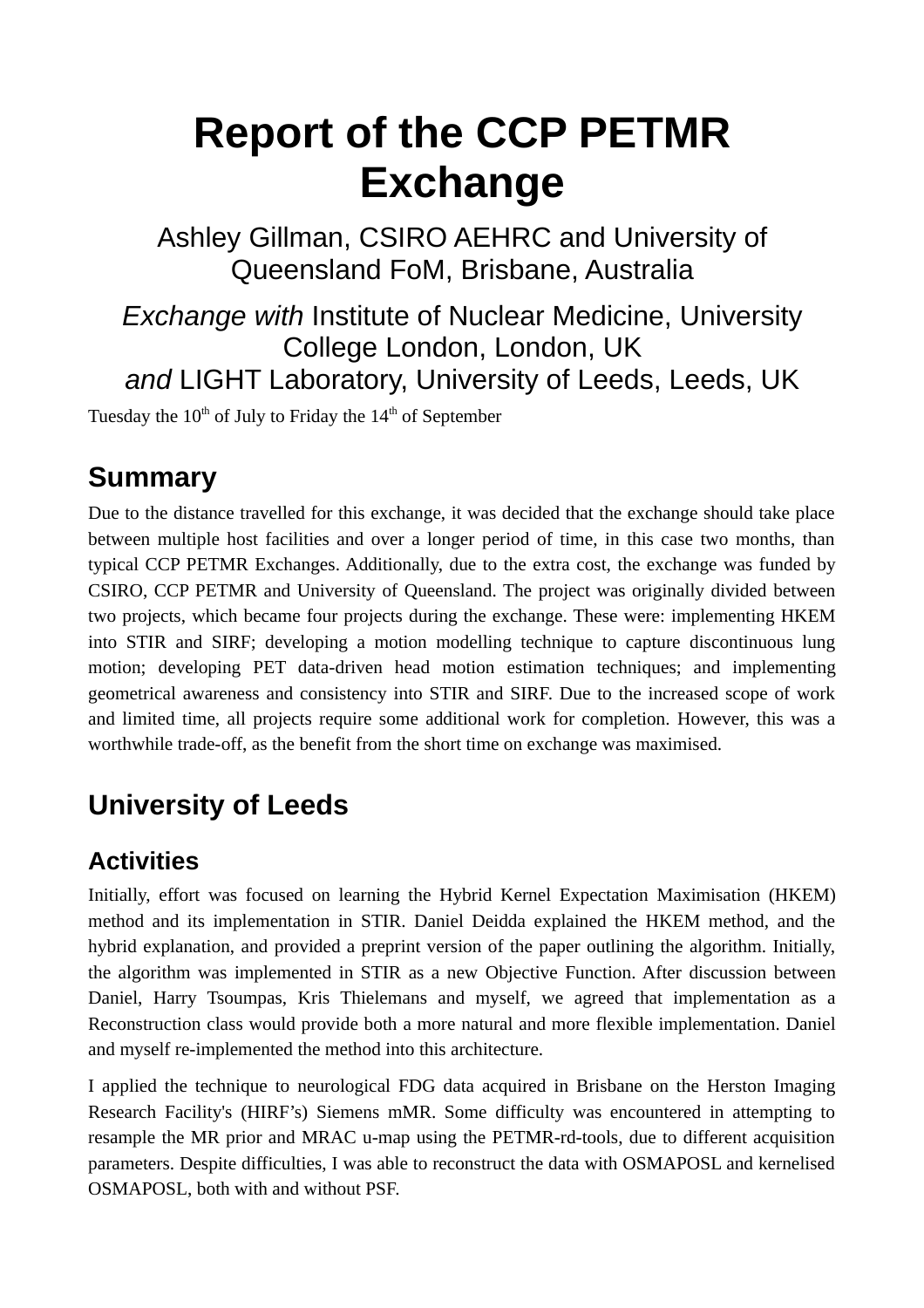In addition, I presented a summary of my previous work during my PhD to the LIGHT laboratory.

## **Results**

The HKEM reconstructions for neuro-FDG were subjectively determined to be superior to regular OSMAPOSL, and to vendor reconstructions. However, a bug with the particular implementation of PSF within STIR was found, which caused the intensities to be greatly increased globally. A [GitHub Issue](https://github.com/UCL/STIR/issues/221) has been raised, and the issue is under investigation.

HKEM has been implemented as a kernelised OSMAPOSL Reconstruction in STIR, and a [pull](https://github.com/UCL/STIR/pull/186) [request](https://github.com/UCL/STIR/pull/186) (PR) has been submitted to STIR.

This method was presented at the [2018 STIR Users' and Developers' Meeting.](http://stir.sourceforge.net/MIC2018UsersMeeting/)

#### **Future Work**

Some further refactoring is required before the STIR PR can be merged. Additionally, a SIRF wrapper for the class is still intended to be produced.

Upon completion of this work, we are hoping to apply the technique to the full dataset acquired at HIRF, and to be able to publish an analysis of the technique on a clinical dataset.

## **University College London**

### **Activities**

Work with UCL originally focused on developing a motion modelling technique capable of modelling discontinuous lung motion. First, I spent time with Ben Thomas and Oliver Kiersnowski understanding UCL's existing methodology for lung motion correction, developed originally by Richard Manber. The proposed algorithm for motion modelling can be used in lieu of registration motion modelling used within this methodology.

Two weeks were dedicated to implementing a draft of the proposed algorithm, which uses block matching for correspondence matching, with a stochastic update schema. It explicitly enforces a temporal model per voxel for regularisation, and relaxes spatial regularisation seen in normal registration algorithms.

Upon discussions with Alaleh Rashidnasab and Kris, it became apparent that we were also both working on similar approaches on extending PET data-driven head motion tracking techniques to be able to provide full motion estimation. We dedicated some of the time during the exchange to first explain and understand each of our respective approaches to the problem. Rather than competing, we decided to combine our approaches into a single approach to near-continuous data-driven motion estimation, using regression against a multidimensional PCA-derived motion surrogate.

All work thus far was hindered by the fact that STIR reconstructions are in a different physical coordinate system to the vendor reconstructions: resampling issues for u-map and priors with the HKEM project, and motion field/parameter alignment in the lung and head motion modelling projects. This issue is sought to be solved as part of the Geometry project of the first CCP PETMR Hackathon. Hence, a portion of the time with UCL was also dedicated to solving the STIR and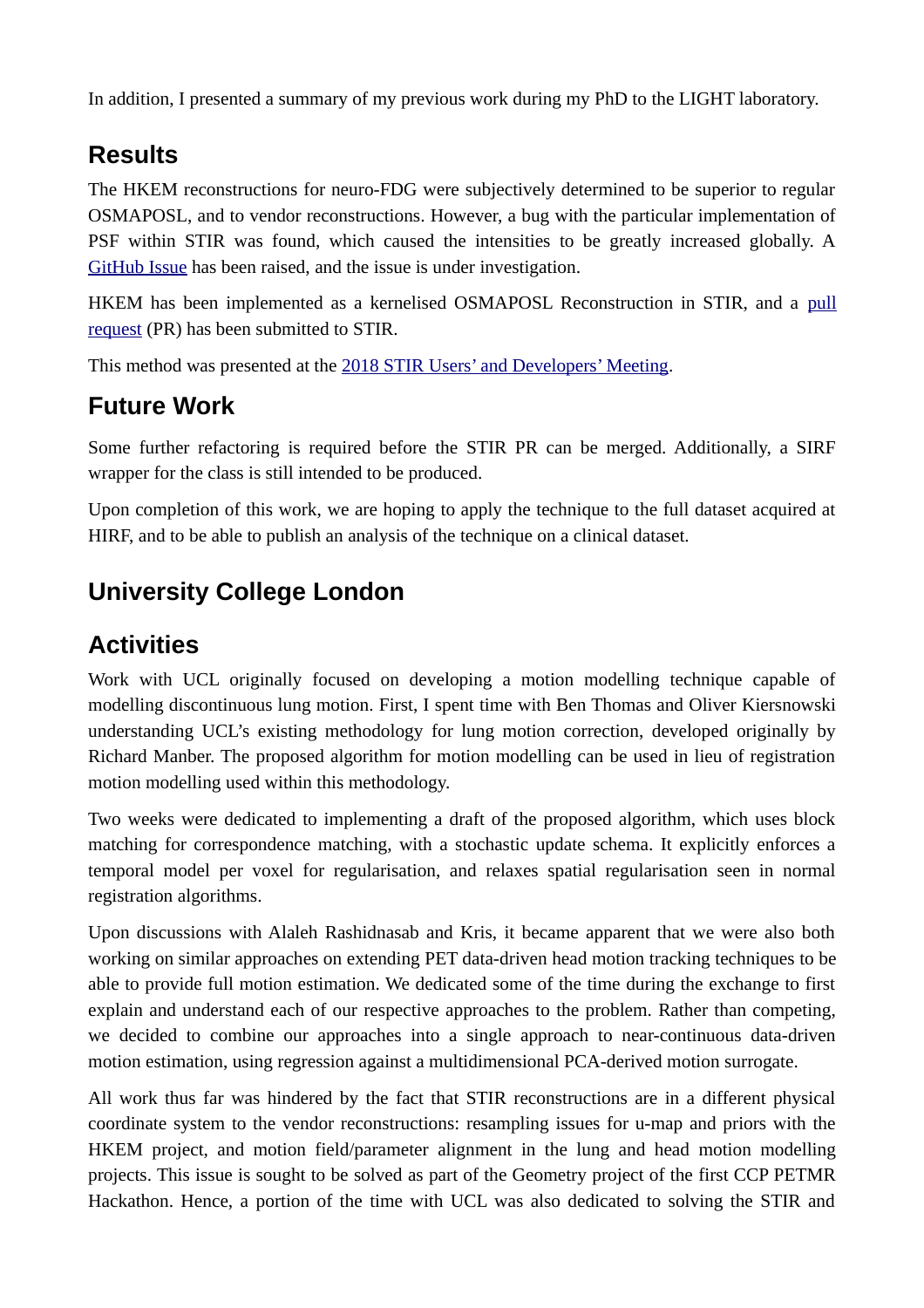SIRF portions of the Hackathon project, under co-supervision with David Atkinson. As a part of this work, a protocol for a PET/MR phantom acquisition has also been developed, and an evening was dedicated with Ben Thomas to acquire this phantom data on the Siemens mMR at UCLH.

I was also able to spend time with Richard Brown, and understand some of his work on parametric, MCIR (motion-corrected) reconstructions implemented within SIRF. I hope to work with Richard to implement this pipeline within Python in the future. It was also beneficial to spend time with Johannes Mayer, and learn about his framework for PET/MR simulation.

Finally, I had the opportunity to present a summary of my previous work during my PhD to UCL INM at the beginning of the collaboration.

## **Results**

Progress on the proposed block matching algorithm show promising results, and that the algorithm is worth perusing. However, the results are not yet developed enough to be able to be applied for lung motion correction: required changes are outlined in the following section.

Preliminary results for the head motion tracking are very promising. A publication is planned to be published, outlining the technique. Further collaboration on extending this technique is also planned.

A framework for STIR to reconstruct images with the vendor's origin has been developed. [A](https://github.com/UCL/STIR/projects/1) [number of PRs](https://github.com/UCL/STIR/projects/1) are open and many merged to implement these changes. Additionally, required changes to SIRF have been proposed and implemented, and are currently in a [PR](https://github.com/CCPPETMR/SIRF/pull/193) to the project. Some of the work was presented at the [2018 STIR Users' and Developers' Meeting.](http://stir.sourceforge.net/MIC2018UsersMeeting/)

#### **Future Work**

The current implementation of the discontinuous motion modelling is too reliant on the patch similarity metric, and thus unrealistic motion is often captured in regions with little contrast and features due to coincidental matches. In order to improve results, it is hypothesised that the distance metric must be modified to be penalised by some form of spatial regularisation.

A completely novel technique for data-driven PET motion tracking has also been envisaged and discussed. We hope to be able to develop the technique over the coming months in collaboration.

The number of STIR changes still require merging. Additionally, an alternative, simpler implementation of the ray tracing matrix projector has been suggested. Other projectors, specifically interpolation-based projectors, also are required to be modified.

## **Additional Activities**

In addition to the planned activities outlined above, I conducted a number of other collaborative activities during the exchange.

Whilst in Leeds, I visited the Leeds Cancer Centre at St. James University Hospital. There, I gave a presentation on my work throughout my PhD and current collaboration, highlighting the work of